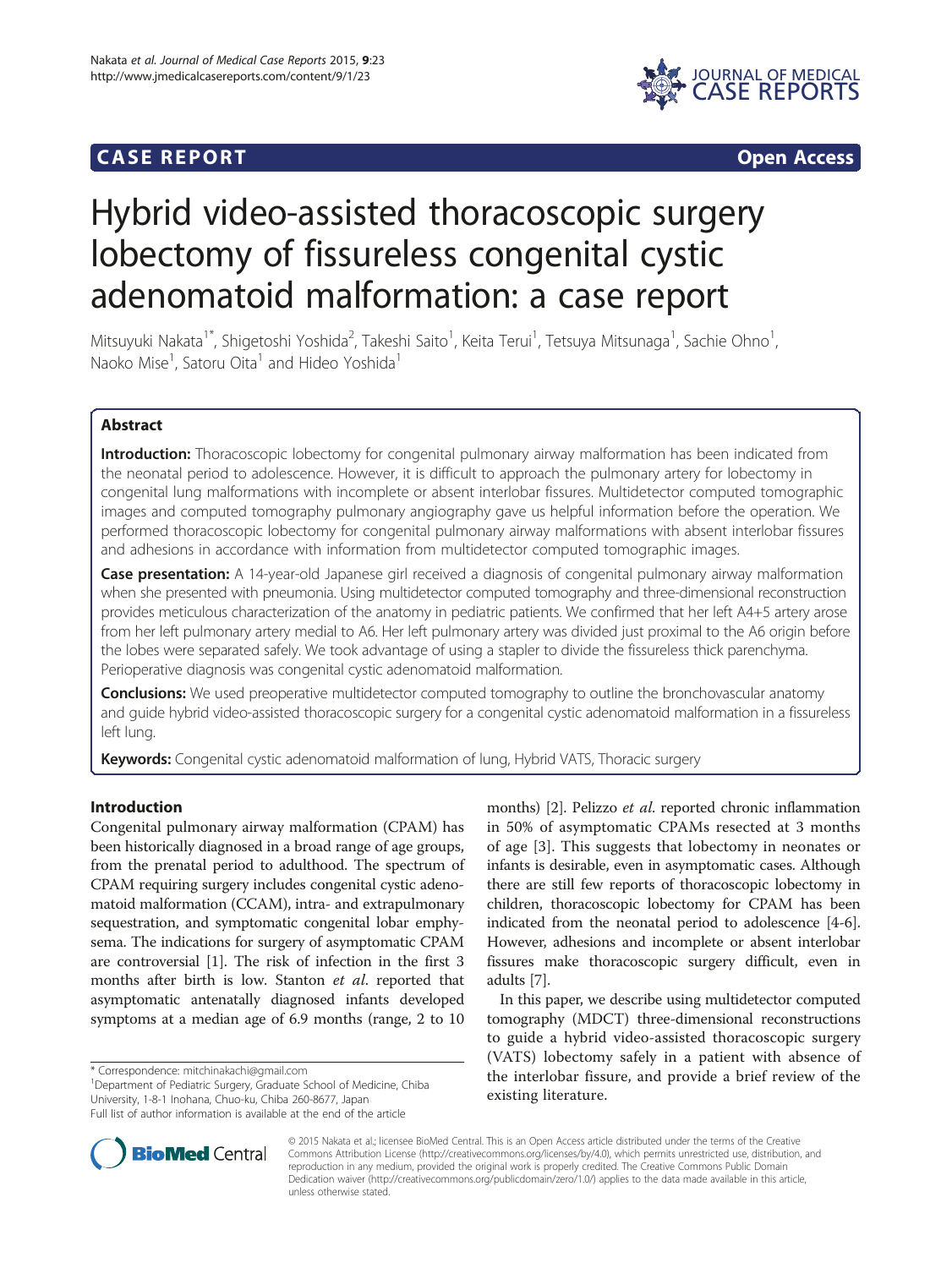# Case presentation

A 14-year-old Japanese girl received a diagnosis of CPAM when she presented with pneumonia. Volumetric thin-section high-resolution computed tomography (CT) revealed almost complete absence of the left interlobar fissure (Figure 1). A lesion was detected in the basal segment of her left lower lobe, consisting of multiple cysts but no abnormal vessels. The preoperative diagnosis was CCAM.

CT pulmonary angiography with three-dimensional reconstructions of her pulmonary vessels was performed. Images were acquired using a 16-slice scanner (Light-Speed Ultra; GE Healthcare, Milwaukee WI, USA). Iohexol (400mg I/kg of contrast medium, to a maximum of 100mL) was injected intravenously at a rate of 2mL/second. Images revealed her left lingual artery to be the first branch of her left main pulmonary artery, which is the so-called mediastinal lingual artery (Figure 2).

Hybrid VATS lobectomy using differential lung ventilation was performed in the right lateral decubitus position. We used a small thoracotomy incision (5.5cm) along the fifth intercostal space centered on the midaxillary line, and two ports in the sixth intercostal space along the postaxillary line and in the seventh intercostal space along the midaxillary line. As seen on CT, her left lung had almost no fissure. Her left inferior pulmonary vein was first divided using a stapler (Endo-GIA™ white, Covidien, Mansfield MA, USA). It was difficult to free the affected arteries and bronchi from extensive adhesions. After we located the left upper and lower bronchi using a bronchoscope, we confirmed the CT finding of the mediastinal lingual artery arising medial to A6. Before the fissures were separated, the left lower bronchus was divided using a stapler (Endo-GIA purple) and her left pulmonary artery was divided, also with a stapler (Endo-GIA white), just proximal to the origin of A6. After her left lung was inflated by an anesthesiologist, the border line between





the deflated and the inflated area clearly appeared (Figure 3). Her left lower lung was divided with staplers (Endo-GIA purple one time and black four times). The procedure lasted 5 hours 22 minutes with a small amount of blood loss. There were no complications.

## **Discussion**

Thoracoscopic lobectomy for CPAMs in pediatric patients is practical and safe. Patients are generally pleased with the cosmetic result. The good view of the hilar area ensures less blood loss. Nasr and Bass reported that there was no significant difference between thoracoscopic and open procedures in the rate of overall complications and the duration of surgery by meta-analysis [\[8\]](#page-3-0). Our operation



Figure 3 Operative procedure. Almost no fissure in the left lung was identifiable after the arteries, veins, and bronchi were divided. After isolating and dividing the left inferior pulmonary vein  $(A)$ , the lower bronchus (B) and the pulmonary artery (C: arrowhead, A6; asterisk, common basal artery), the residual lung was inflated to visualize the border with the lower lobe (D: white dotted line).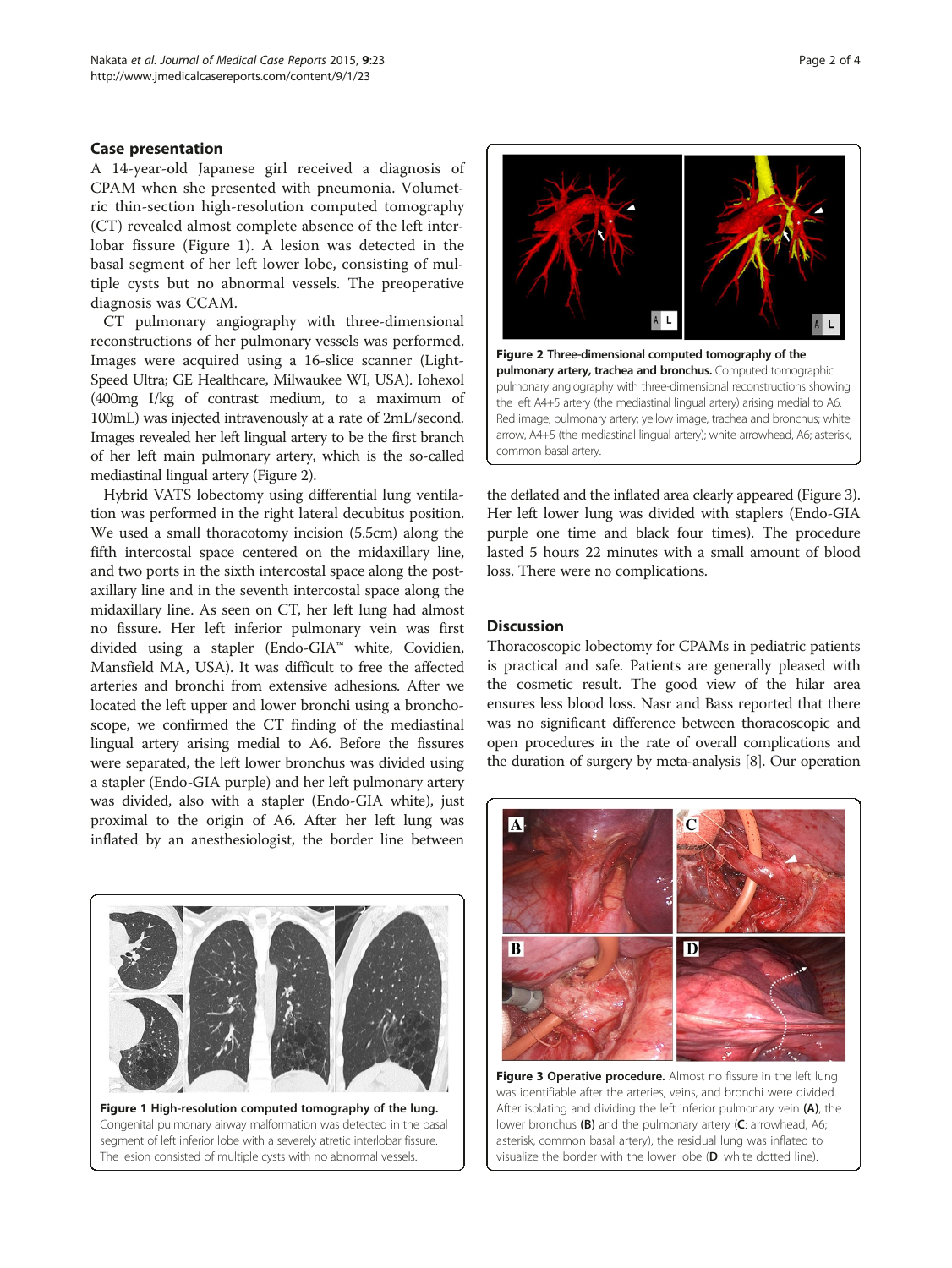<span id="page-2-0"></span>was hampered by adhesions (probably due to previous infections) [[8\]](#page-3-0) and an atretic interlobar fissure.

In the case of incomplete interlobar fissures or fused fissures it is difficult to determine the arterial anatomy, and forcible division of fused fissures risks vessel injury and prolonged air leakage [\[9](#page-3-0)].

We selected hybrid VATS. A minithoracotomy combined with video assist performed predominantly via direct visualization was a secure, integrated, minimally invasive approach to the large fused fissure and the severe adhesion [\[10](#page-3-0)].

Preoperative imaging studies are essential for assessing not only the congenital lung disease but also the anatomy of vessels, bronchi, and fissures. Using MDCT and three-dimensional reconstruction provides meticulous characterization of the anatomy in pediatric patients. According to Lee et al., types and location of congenital lung disease and anomalous vessels associated with congenital lung anomalies were detected with high accuracy [[11\]](#page-3-0). In our case, we knew that the left A4+5 artery was the mediastinal lingual artery and the left pulmonary artery was divided just proximal to the A6 origin before the fissures were separated.

During the operation it may be necessary to produce a fissural separation. Inadvertent separation results in prolonged air leakage. It has been reported that the use of various devices, such as staplers, bipolar thermofusion, biodegradable sealant, and ultrasonically activated scalpels [\[12\]](#page-3-0) can prevent prolonged air leakage. Automatic stapling devices have been often used for interlobar fissure division for pulmonary lobectomy. Thomas et al. explained how to use staplers safely to divide fissures [[13\]](#page-3-0). Using staplers is helpful in dividing thick parenchyma with no fissure. Nomori et al. reported that there was no postoperative air leakage in the patients after lobectomy with large fused fissures divided by staplers. They defined the steps of the procedures according to each lobectomy [\[7](#page-3-0)]. Thomas et al. introduced the technique of dividing the parenchyma with staplers to expose the pulmonary arteries [\[13\]](#page-3-0).

In neonates and infants the operative field is too small to use a stapler. Albanese et al. recommended bipolar electrocoagulation (LigaSure™ Covidien, Mansfield MA, USA) for sealing pulmonary vessels and dividing fissures during lobectomy in infants. In their series, they used this on both arteries and veins less than 7mm in diameter because of the low pressure pulmonary circulation in small children [[14](#page-3-0)]. Santini *et al*. assessed the efficacy and safety of bipolar electrocoagulation in experimental studies with animals and humans; they found it was useful in dividing fissures [[15](#page-3-0)]. Kaneko et al. suggested that bipolar electrocoagulation seemed to have a weaker sealing effect under wet conditions, and there was an increased risk of hemorrhage [[16](#page-3-0)].

## **Conclusions**

In summary, we reported hybrid video-assisted thoracoscopic surgical lobectomy of fissureless CCAM for a 14 year-old girl. Thoracoscopic lobectomy for CPAM has been indicated from the neonatal period to adolescence. However, it is difficult to approach the pulmonary artery for lobectomy in congenital lung malformations with incomplete or absent interlobar fissures. MDCT and CT pulmonary angiography gave us helpful information before the operation. We confirmed that her mediastinal lingual artery arose medial to A6. Her left pulmonary artery was divided just proximal to the A6 origin before the lobes were separated safely. We took advantage of using a stapler to divide the fissureless thick parenchyma. We performed safely hybrid VATS lobectomy on an essentially fissureless lung using staplers, guided by preoperative MDCT and CT pulmonary angiography.

## Consent

Written informed consent was obtained from the patient's parent for publication of this case report and accompanying images. A copy of the written consent is available for review by the Editor-in-Chief of this journal.

#### Competing interests

The authors declare that they have no competing interests.

#### Authors' contributions

All authors contributed to revision of the report. All authors read and approved the final manuscript.

#### Acknowledgements

The authors have no disclosures to make and have had no source of funding in the preparation of this manuscript. We would like to thank Dr Shigetoshi Yoshida for his technical support.

#### Author details

<sup>1</sup>Department of Pediatric Surgery, Graduate School of Medicine, Chiba University, 1-8-1 Inohana, Chuo-ku, Chiba 260-8677, Japan. <sup>2</sup>Department of General Thoracic Surgery, Graduate School of Medicine, Chiba University, 1-8-1 Inohana, Chuo-ku, Chiba 260-8677, Japan.

#### Received: 18 September 2014 Accepted: 10 December 2014 Published: 5 February 2015

#### References

- 1. Laje P, Liechty KW. Postnatal management and outcome of prenatally diagnosed lung lesions. Prenat Diagn. 2008;28:612–8.
- 2. Stanton M, Njere I, Ade-Ajayi N, Patel S, Davenport M. Systematic review and meta-analysis of the postnatal management of congenital cystic lung lesions. J Pediatr Surg. 2009;44:1027–33.
- 3. Pelizzo G, Barbi E, Codrich D, Lembo MA, Zennaro F, Bussani R, et al. Chronic inflammation in congenital cystic adenomatoid malformations. An underestimated risk factor? J Pediatr Surg. 2009;44:616–9.
- 4. Vu LT, Farmer DL, Nobuhara KK, Miniati D, Lee H. Thoracoscopic versus open resection for congenital cystic adenomatoid malformations of the lung. J Pediatr Surg. 2007;43:35–9.
- 5. Sundararajan L, Parikh DH. Evolving experience with video-assisted thoracic surgery in congenital cystic lung lesions in a British pediatric center. J Pediatr Surg. 2007;42:1243–50.
- 6. Garrett-Cox R, MacKinlay G, Munro F, Aslam A. Early experience of pediatric thoracoscopic lobectomy in the UK. J Laparoendosc Adv Surg Tech A. 2008;18:457–9.